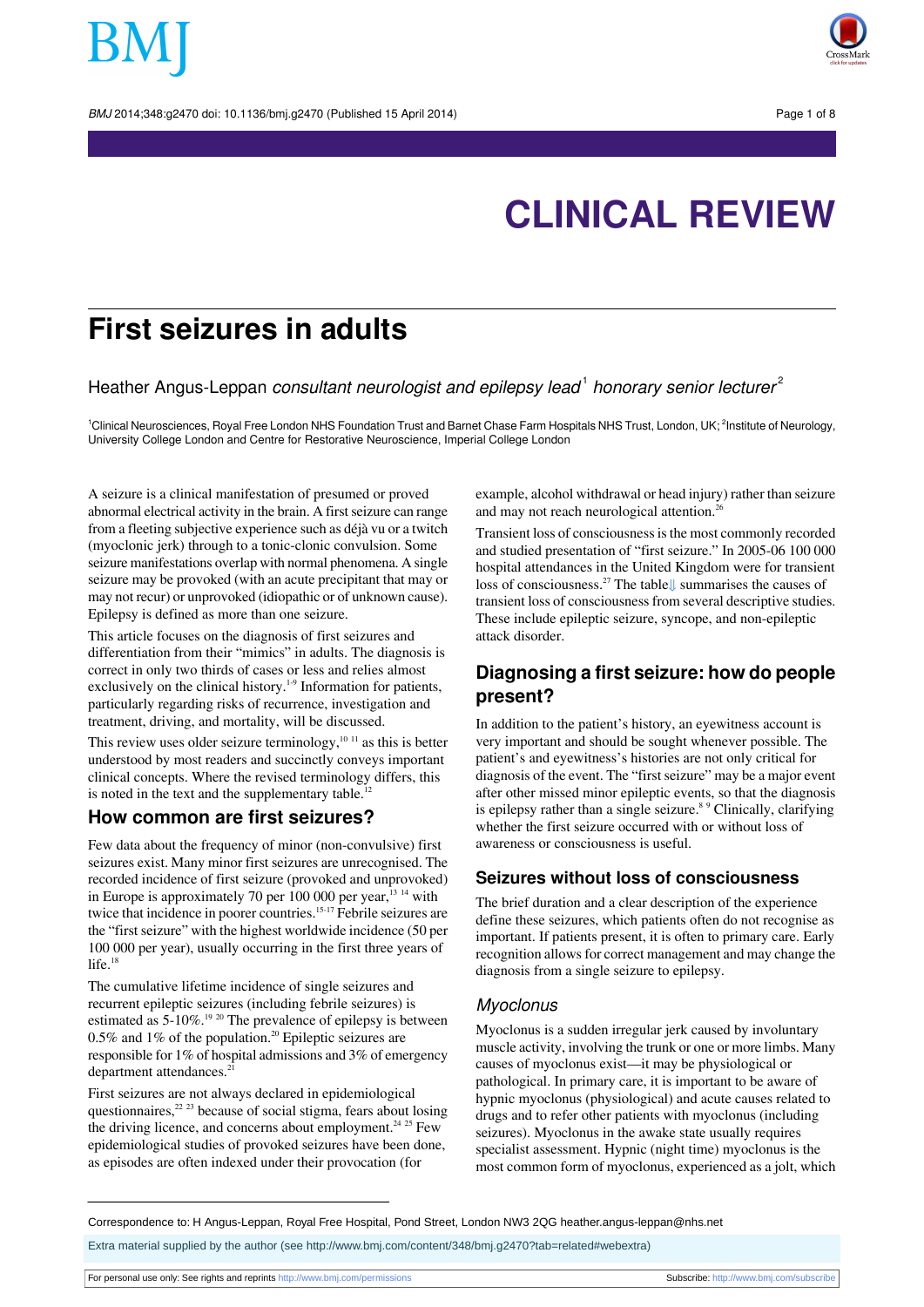#### **Summary points**

First seizures range from a brief subjective experience (aura) to a major tonic-clonic seizure

Up to 10% of people living to 80 years of age have one or more seizures; half of these are febrile convulsions

In 85% of patients, the diagnosis comes from the history; blood tests, electrocardiography, electroencephalography, and sometimes magnetic resonance imaging are important for classification and risk prediction

50% of patients with an apparent "first seizure" have had other minor seizures, so their diagnosis is epilepsy

Low risk patients with first seizures have no neurological deficits, normal magnetic resonance imaging and electroencephalography, and a 35% risk of recurrence at five years; they are not usually offered treatment

High risk patients with first seizures have neurological deficit, magnetic resonance imaging and/or electroencephalography abnormalities, and a 70% risk of recurrence at five years; they are offered treatment

#### **Sources and selection criteria**

I consulted my personal archive of references and searched Medline and the Cochrane Collaboration and Clinical Evidence databases, using "seizure", "first seizure", and specific topics. I also consulted the National Institute for Health and Care Excellence's guidelines. I carefully examined randomised controlled trials, systematic reviews, and meta-analyses. Ranges of results are used in preference to averages, because pooling results from methodologically diverse studies is not accurate

may be dramatic and awaken the person, on drifting into sleep. Most of us have experienced this at least once, and patients can be reassured that this is a normal phenomenon.

Drugs (including some narcotics, antidepressants, and antipsychotics) cause myoclonus, as can drug toxicity or withdrawal. Secondary causes include epileptic seizure. A myoclonic seizure varies from a subtle unrecognised jerk, presenting as "clumsiness" or dropping of an object, to a violent jolt causing a fall. It may be the first feature of juvenile myoclonic epilepsy, the most common form of myoclonic epilepsy, classically with myoclonic jerks or clumsiness occurring in the first hours after awakening, especially after sleep deprivation. Recognition, referral, and treatment of these may prevent a full tonic-clonic seizure. Other causes include post-hypoxic brain damage (such as after cardiac arrest), encephalopathy, encephalitis, and neurodegeneration (which will present with other clinical features such as cognitive change) and spinal myoclonus due to injury or disease. $^{28}$ 

#### Aura (simple partial subjective seizure)

Epileptic auras are brief (seconds only) and should be distinguished from migraine auras, which usually last several minutes. They can be autonomic, usually a rising epigastric sensation, lasting seconds. Psychic epileptic auras such as déjà vu are often unpleasant and out of the realm of any normal experience, sometimes intensely so; they may involve distortions of time or a feeling of separation or depersonalisation. Déjà vu (already seen) and jamais vu (never seen) refer to a false impression that a present experience is familiar. They refer to something heard, experienced, or seen. These are common auras of a temporal lobe seizure. They need to be distinguished from normal experience (such as occasional bland déjà vu), psychiatric illness (usually prolonged and with persistent behavioural or personality change), and migrainous auras (lasting many minutes in the setting of other features of migraine). Sensory epileptic auras are often simple, unformed elementary hallucinations(such as metallic taste, coloured spots, tinnitus, tingling), are usually positive (as opposed to the loss of function seen in stroke), and last seconds (as opposed to migraine and stroke). Complex hallucinations, such as formed objects or scenes or formed words or sentences, are very unlikely to be epileptic.<sup>29</sup> An aura is designated as a "focal seizure without impairment of consciousness or awareness involving subjective sensory or psychic phenomena only" in the revised classification.<sup>12</sup>

#### Simple partial motor seizure

These are clonic (regular shaking), tonic (stiffening), or dystonic (spasm), usually in a distal limb, and are usually brief (lasting seconds). They must be distinguished from spasticity due to cortical or spinal disease (such as occurs in about 30% of patients with multiple sclerosis or stroke, in which other clinical features and characteristic disabilities will indicate the diagnosis) or focal dystonia (such as writer's cramp, which is situation specific). Rigors can be mistaken for a first seizure, particularly in children.<sup>30</sup> A simple partial motor seizure is designated as a "focal motor seizure without impairment of consciousness or awareness" in the revised classification.<sup>12</sup>

## **Seizures with loss of consciousness**

## Absences

Previously referred to as "petit mal," these last seconds or less, with disruption of awareness, activity, and sometimes learning. They may happen many times a day. A motionless stare, sometimes with eyelid fluttering, may be observed. They start in childhood but continue into adulthood in 7-80% of cases. They are more likely to persist to adulthood if onset is in later childhood or in adolescence, if they are difficult to treat, and if they are associated with other types of seizures.<sup>31</sup> Absences may present late, with the person being unaware of them or having tolerated them for decades.<sup>32</sup> They must be distinguished from daydreaming, cognitive difficulties, hearing or visual loss, autism, and psychological difficulties, as well as from complex partial seizures (see below). A decline in academic performance at school should alert family, teachers, and healthcare professionals to the possibility of absence seizures. The electroencephalogram is diagnostic in more than 90% of cases.<sup>9</sup> If electroencephalography is unavailable, hyperventilation may induce a typical event.

#### Complex partial seizure

Some impairment of awareness, consciousness, and/or memory of the event occurs during a complex partial seizure.<sup>10</sup> These sometimes evolve from an aura (simple partial seizure). They may be a motionless stare or automatisms (automatic involuntary movements) such as lip smacking, fiddling, and rubbing or pseudo-purposeful movements. Objectsin the immediate vicinity may be used; movements may include dressing and undressing, hitting out, or vocalisations. Tasks involving detailed cognition, such as loading a gun, finding a key and unlocking a cabinet, or typing in a password, would not be expected. Episodes last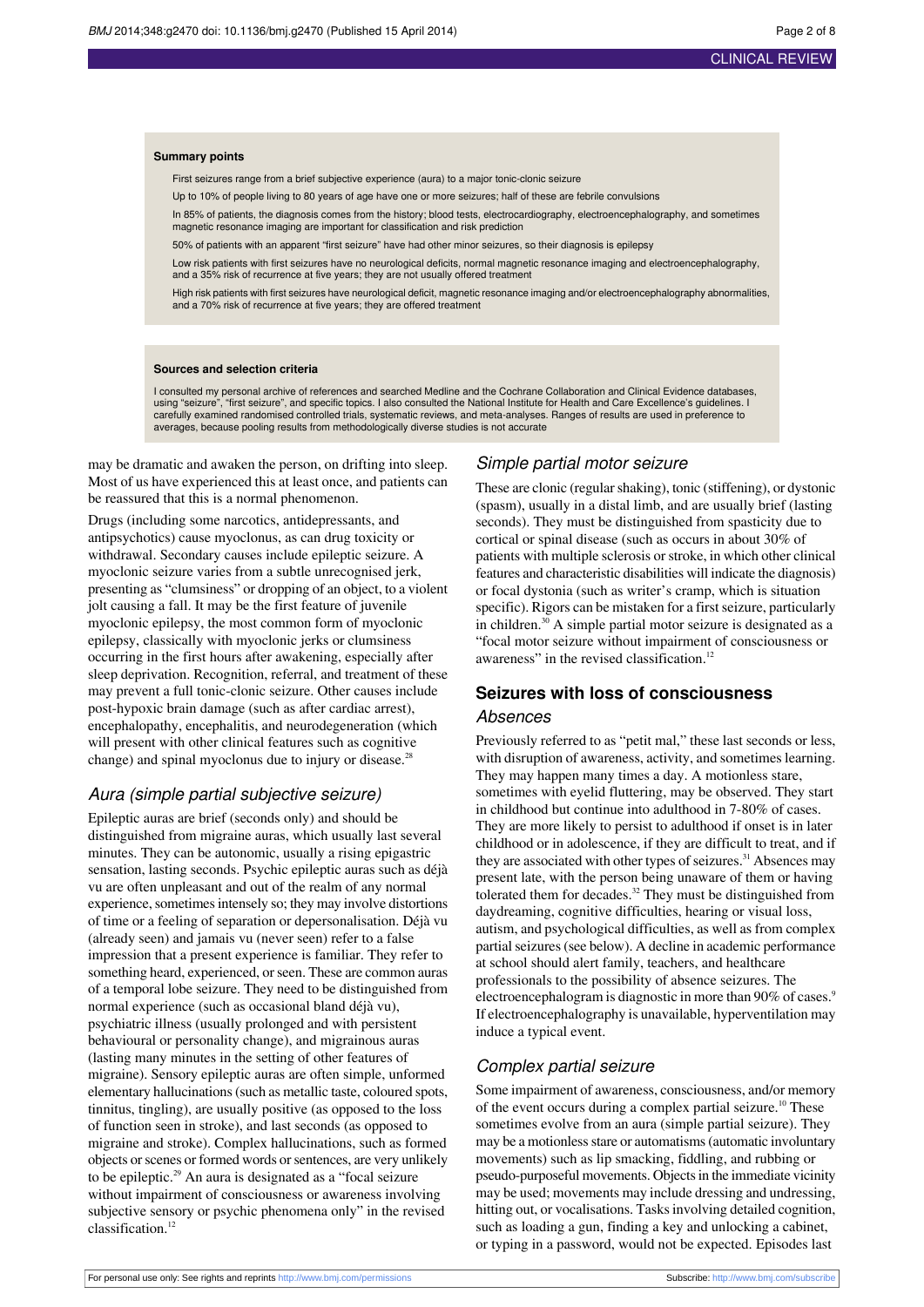for seconds to minutes, and communication is usually impaired. These are designated as "focal seizures with impairment of consciousness or awareness" in the revised terminology.<sup>12</sup>

#### Tonic-clonic seizure (convulsion)

Tonic-clonic seizures may have no warning (if generalised from onset) or may start with an aura (if focal with secondary generalisation) before consciousness is lost. Often an initial cry is followed by a loss of tone and a fall, then a phase of tonic rigidity followed by regular rhythmic shaking in all limbs, trunk, and face, lateral tongue biting, and cyanosis. Eyes are usually open.<sup>33</sup> <sup>34</sup> The usual duration is 1-2 minutes, and postictal confusion (a period usually longer than 10 minutes characterised by disorientation, poor concentration, poor short term memory, and decreased verbal and interactive skills) occurs.<sup>10</sup>

#### **Differential diagnosis of transient loss of consciousness**

Up to 35% of people will experience at least one episode of transient loss of consciousness by the age of 60 years.<sup>35</sup> The differentiation of tonic-clonic seizures from syncope and non-epileptic attack disorder is discussed below. This may be difficult, particularly if no eyewitness account is available. No single clinical feature or investigation is pathognomonic.

Postictal confusion,<sup>7 34 36</sup> cyanosis,<sup>36</sup> lateral tongue biting,  $36$ preceding déjà vu or jamais vu, $36$  confirmed unresponsiveness,  $36$ head or eye turning to one side,<sup> $7\frac{36}{3}$ </sup> and rhythmic limb shaking or unusual (dystonic) posturing are strong seizure markers. $34 \frac{36}{100}$ Seizure is five times more likely than syncope if the patient has postictal confusion characterised by disorientation (P<0.001).<sup>7</sup> Patients themselves are poor judges of their own postictal confusion, and the eyewitness account is crucial for this information.<sup>7</sup> Incontinence and injury do not discriminate between seizure, syncope, and non-epileptic attack disorder.<sup>7</sup>

#### Syncope

Transient loss of consciousnessis much more commonly caused by syncope, particularly reflex (vasovagal) syncope, than by seizure. Many cases will not reach medical attention. Prodromal blurred vision, sweating, dizziness, dyspnoea, nausea, or palpitations,<sup>7 36 37</sup> precipitation by prolonged sitting or standing,<sup>36</sup> and pallor during the episode are common.<sup>34</sup> If movements occur, they are usually brief, often myoclonic jerks. However, syncope can sometimes be convulsive with tonic-clonic movements, owing to cerebral hypoxia, particularly if the patient is not able to assume the horizontal position.<sup>38</sup> Eyes are usually open in both syncope and epileptic seizures but not in non-epileptic attacks.<sup>33 38</sup> 39 Nausea or sweating before the event make seizure much less likely than syncope.<sup>7</sup> Cardiac syncope may be an apparently bland event, with no prodrome, brief loss of consciousness, and pallor, sweatiness, or clamminess, followed by rapid recovery. Cyanosis strongly suggests cardiac rather than reflex syncope.<sup>7</sup> Cardiac syncope due to arrhythmia or structural abnormality of the heart doubles the standardised mortality ratio and needs urgent investigation.<sup>37</sup>

#### Non-epileptic attack disorder

These are episodes resembling seizures but caused by psychological or psychiatric illness. They are also called non-epileptic seizures, dissociative seizures, or psychogenic non-epileptic seizures and were previously called pseudo-seizures or hysterical seizures (but they are not seizures). Sometimes the term "non-epileptic attack" is misused for any

event that is not epilepsy (including syncope, psychiatric or psychological events, and migraine)

Non-epileptic attack disorder occurs in about 12-18% of people with transient loss of consciousness, $40$  can be difficult to diagnose and manage, and presentsin many forms. A successful outcome is more likely when the diagnosis is made early.<sup>41</sup> Key features are prolonged apparent loss of consciousness with normal colour or oxygen saturation on room air, fluctuating motor activity, asynchronous movements, pelvic thrusting, side to side head or body movements, ictal crying, some responsiveness such as resistance to eye opening, memory recall, and rapid post-event recovery. If the event is one of prolonged shaking and apparent loss of consciousness (more than 10 minutes) and the patient retains normal colour, the event is almost never an epileptic seizure.

## **Should first status epilepticus and seizure clusters be considered first seizure or epilepsy?**

A cluster of seizures or status epilepticus within 24 hours is defined as a form of first seizure, $42$  but this is controversial and notsolidly supported by data.<sup>43</sup> Strong grounds exist for revising the inclusion of seizure clusters and first status epilepticus in the definition of first seizure.

In children, the risk of recurrence for multiple seizures in one day is double that for a single seizure, strongly supporting the argument for calling this epilepsy.<sup>44</sup> In adults, the recurrence rate after discharge from hospital is unclear. Some series suggest no increased risk of subsequent seizures if the patient presented with multiple seizures in the first 24 hours. $45$  However, 16% of first status epilepticus patients die during their inpatient stay, whereas the immediate mortality from a single seizure is negligible.<sup>46</sup> Of those surviving the first 30 days, the long term standardised mortality rate for first seizure status epilepticus is more than double that for a brief single first seizure.<sup>47</sup> Management of first status epilepticus and seizure clusters is very different from that of a single seizure. Early management of "first status epilepticus" will be the same as for status epilepticus in patients with known epilepsy.

### **Who is most at risk?**

Worldwide, social deprivation is closely associated with first seizures and epilepsy.<sup>48</sup> Young people and older people are at the highest risk for first seizure (as well as for epilepsy).<sup>18 49</sup> The frequency and cause of first seizures also vary in different economic and geographical settings.

Provoked seizures in early life are usually febrile convulsions,<sup>50</sup> caused by viral infection in 80%, with 8% due to meningitis (viral or bacterial).<sup>51</sup> Unprovoked remote symptomatic seizures in children are more commonly due to prenatal than postnatal factors.<sup>13</sup> An unprovoked idiopathic (presumed genetic) first seizure occurs in childhood or teenage years, commonly with a family history of idiopathic epilepsy.<sup>52</sup>

Worldwide, in adults, infections such as acute meningitis, encephalitis, malaria, HIV related disease, and cysticercosis are common causes of first seizures.<sup>53</sup> Provoked seizures due to intoxication and withdrawal from alcohol are also frequent.<sup>13 54</sup> In later life, vascular disease becomes the most common cause.<sup>55</sup> Brain tumours, including metastases, are responsible for about 4% of first seizures.<sup>13</sup> Paradoxically, lower grade primary tumours are more likely to present with a seizure than are higher grade ones.<sup>56</sup>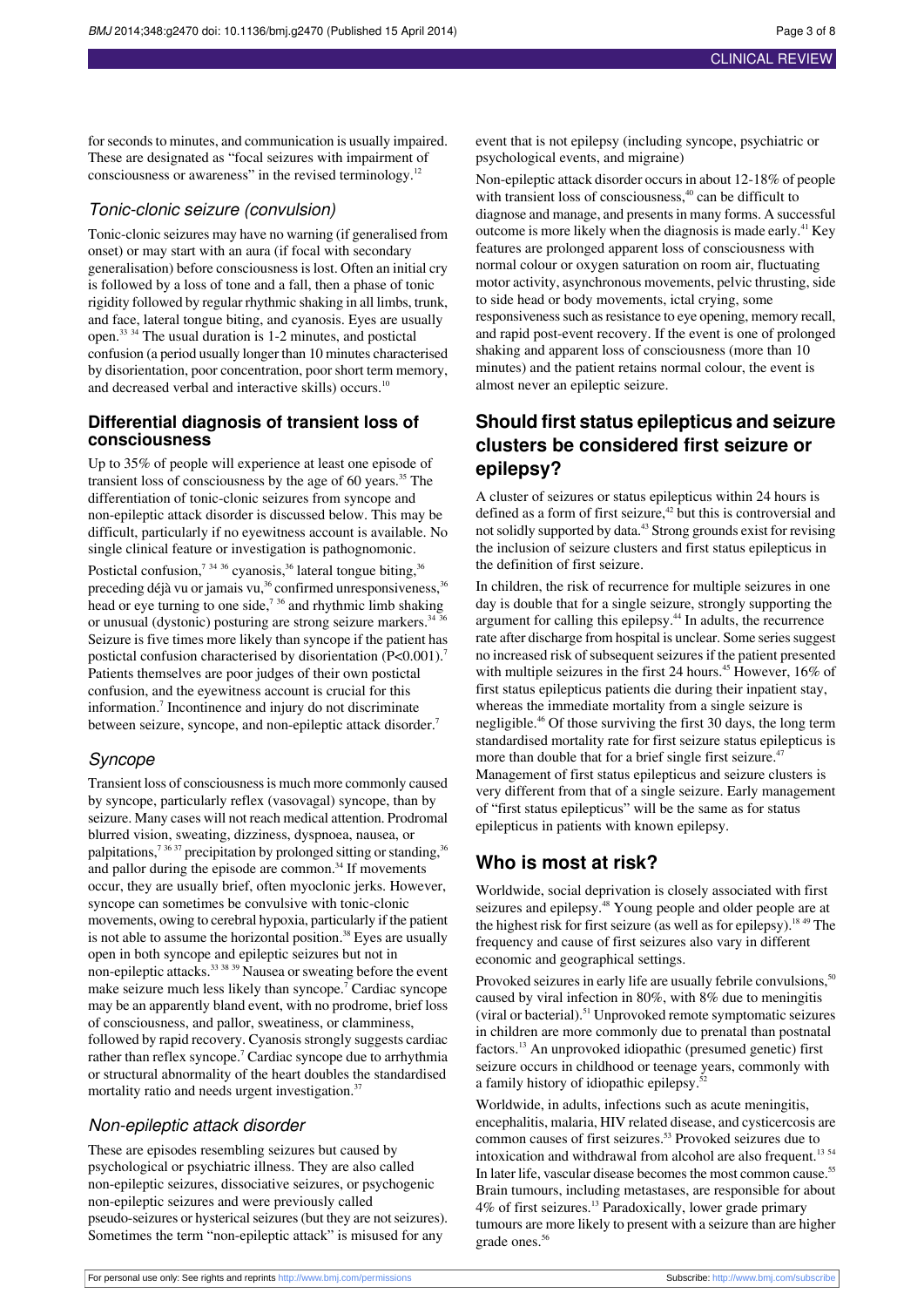## **How should first seizure be managed?**

Following a first seizure of any kind, all patients should be referred to a specialist for investigation. In the UK, patients with a first seizure see a wide range of health professionals including paramedical officers, emergency department nurses and doctors, primary care doctors, neurologists, other physicians, and specialist nurses, or none at all in at least 25% of cases.<sup>48</sup> If a tonic-clonic seizure is witnessed then stabilisation, removal of surrounding dangers, and examination for acute factors (including blood glucose, metabolic disturbance, sepsis, toxins and withdrawal states, acute stroke, and brain injury) are the starting points. If the tonic-clonic seizure lasts longer than two minutes, benzodiazepines (such as rectal diazepam, buccal midazolam, or intravenous lorazepam) are usually given as rescue medication. Admission is needed if the seizure recurs or continues, an underlying cause requiring acute treatment exists, level of consciousness is reduced, a neurological deficit is present, or social support for discharge is inadequate.<sup>57</sup> A provoked (acute symptomatic) first seizure with a trigger may need urgent treatment (such as for infection, encephalitis, metabolic disturbance, toxicity, haemorrhage). Remote or progressive symptomatic causes (such as chronic cerebrovascular disease or brain tumour) may also need treatment. A single seizure without loss of consciousness does not usually need any first aid.

## **Why is investigation after first seizure important?**

When the history has not clarified whether the event was a seizure, the investigations are unlikely to do so. Retaking the history from the patient and from eyewitnesses is often more useful. Clinical assessment contributes more than 85% of the diagnostic yield in transient loss of consciousness.<sup>14</sup> Warning patients that investigations are unlikely to change the clinical diagnosis and may all be normal, even with a firm diagnosis of an epileptic seizure, is important.<sup>4</sup>

After a first seizure, further seizures (that is, epilepsy) occur in between 6% and 82% of patients.<sup>18 58</sup> Averaging these figures does not allow prediction of the risk for an individual. Thorough clinical assessment and investigations help to establish the type of seizure, cause, and recurrence risk. Provoked seizures are more common in people with an underlying genetic or other tendency to epilepsy,  $\frac{1}{2}$  and a single trigger (such as alcohol) should not be assumed to be the only cause.

## **What investigations are needed after first seizure in acute setting?**

The most important initial tests in the acute setting are blood glucose measurement (for hypoglycaemia or hyperglycaemia) and electrocardiography. Electroencephalography is mandatory in anyone with loss of consciousness, as syncope of any cardiac cause may present as a secondary hypoxic seizure, and potentially fatal arrhythmias, particularly long QT syndromes (Brugada syndrome), will otherwise be missed.<sup>59</sup> Cardiac disease is the most common cause of non-traumatic sudden death in young people, sometimes preceded by potentially treatable cardiac syncope.<sup>60</sup>

Other blood tests will exclude hyponatraemia or hypernatremia, hypocalcaemia or hypercalcaemia, hypothyroidism, uraemia, liver failure, anaemia (which can trigger syncope), leucocytosis (suggesting infection, although mild leucocytosis can occur after a seizure), and eosinophilia (a clue to parasitosis, an

important cause of a first seizure in many parts of the world).<sup>48</sup> Although the yield of blood tests is low,<sup>1459</sup> they are needed to determine whether the seizure is provoked.<sup>50</sup>

## **What investigations will be done at early specialist follow-up?**

Early specialist assessment by a neurologist can reduce investigations, improve diagnostic accuracy, and save time for the patient.<sup>4</sup> <sup>61</sup> If, for example, the neurologist revises the diagnosis from seizure to reflex syncope, no further investigations are needed beyond the blood tests and electrocardiography.

Electroencephalography is useful in suspected first seizure for predicting recurrence and in classification of the seizure (idiopathic generalised or focal). Yield is highest in the first 24 hours after the seizure.<sup>9</sup> Relevant abnormalities (spikes and/or slow waves)<sup>59 62</sup> are found in 8-50% of cases.<sup>59</sup> The yield is increased by activation procedures(hyperventilation and photic stimulation)<sup>63</sup> and with electroencephalography after sleep deprivation (up to 80% yield, but also an increase to 4% in false positives).<sup>9</sup> An electroencephalogram is unhelpful when the diagnosis is syncope, as it does not "rule out" epilepsy and has a false positive rate of  $4\%$ .<sup>64</sup>

## **Is brain imaging needed in all first seizure patients?**

Many guidelines advocate magnetic resonance imaging in all first seizure patients.<sup>59</sup> However, no sound justification exists in idiopathic epilepsy presenting at a young age. For example, in an 18 year old with a single convulsion, previous early morning myoclonic jerks, normal neurological examination, and an electroencephalogram with 3/second spike and wave discharges, the diagnosis of juvenile myoclonic epilepsy (idiopathic) is clear cut. Relevant lesions on magnetic resonance imaging are not found in patients with electroencephalogram proved idiopathic epilepsy. Magnetic resonance imaging can be safely restricted to first seizure patients without clinical or electroencephalographic evidence of idiopathic epilepsy.<sup>65</sup> Overall, magnetic resonance imaging has a yield of 10% in first seizures and is superior in resolution to computed tomography scanning, especially for temporal lobe epilepsy.<sup>39</sup>

Computed tomography scanning is useful for first seizure patients with acute head injury or patients with reduced level of consciousness. It is safer and faster than magnetic resonance imaging for acutely unwell patients,<sup>65</sup> and it may influence acute management in 9-17% of patients.<sup>66</sup>

## **Is this a first seizure and will it recur?**

This is a critical question. The first step is to go back to the history. Up to half of people with a "first seizure" have historical evidence of non-convulsive seizures or nocturnal seizures (bed wetting, tongue biting, blood on the pillow, early morning headache, or "hangover" without alcohol), which suggests that the diagnosis is epilepsy.<sup>8 9 13 67</sup>

Studies with varying methods and follow-up from two to 26 years estimate the risk of recurrence after a first seizure to be between  $6\%$  and  $82\%$ .<sup>68 69</sup> Maximum recurrence risk is within the first  $3-6$  months.<sup>8 18</sup> For the individual patient, predictive factors need to be examined. For example, after a febrile convulsion, the risk of developing epilepsy is 6%, reducing over time.<sup>68</sup> Neurological deficits (prenatal injury, neurological deficit, intellectual disability) or relevant magnetic resonance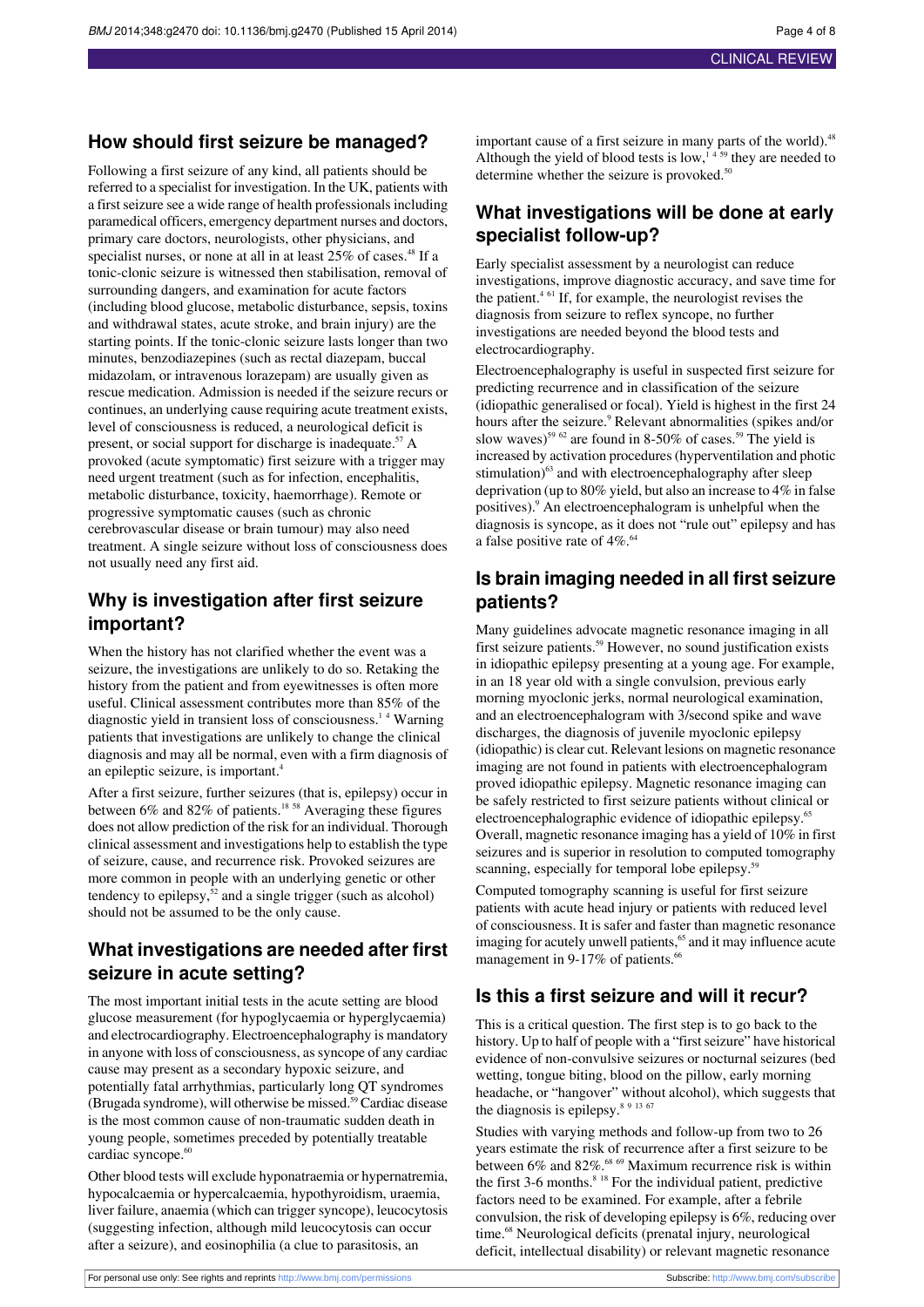imaging or electroencephalographic abnormalities (spikes, slow waves, or both) are the strongest predictors of recurrence across many studies.<sup>70</sup> For patients with one or both of these factors, the risk of recurrence is 70% over five years.<sup>71</sup> For patients without these factors, recurrence is estimated at  $35\%$ .<sup>70 71</sup>

## **To treat or not to treat?**

After a first seizure, the default position is not to give antiepileptic drug treatment. We offer treatment to first seizure patients with a high risk of recurrence, because of known neurological deficit, a magnetic resonance imaging or electroencephalographic abnormality, or individual factors.<sup>72</sup> These include risk of fracture or injury, social isolation, and the need to return to driving as soon as possible.

## **Does early treatment improve long term prognosis and prevent death?**

Early treatment reduces the risk of recurrence but does not improve the long term prognosis.<sup>71 73</sup> It has not been shown to reduce mortality due to epilepsy. These findings apply predominantly to low risk patients, as randomisation to early or delayed treatment occurs only when both doctor and patient are uncertain about whether to treat.

### **Should we treat if provocation is ongoing?**

We have no solid evidence regarding treatment if the provocation continues (for example, ongoing alcohol or drug intake, brittle diabetes, or hypothyroidism or hypercalcaemia that is taking months to correct). The natural history of alcohol use and seizures suggests an increasing risk of further events with each recurrence, directly due to alcohol, $74$  head injuries, or alcoholic brain damage. Hypoglycaemia causes neuronal damage, which predisposes to further seizures.<sup>75</sup> Although treatment is not proved, it may protect from further seizures and can be justified while the chronic provoking factors remain.

### **What follow-up is recommended after first seizure?**

Specialist review and investigations are recommended for first seizure patients within four weeks.<sup>65</sup> Unless the diagnosis is revised to syncope, follow-up with results will usually occur after about three months, earlier if abnormalities are found. Further specialist follow-up depends on the estimated risk of recurrence, whether drug treatment has been started, and other individual factors. Many patients with a first seizure and normal investigations will be discharged to primary care, with specialist review if a further event occurs. Patients may remain concerned, even after explanation, when told that they have had a seizure and they cannot drive but their tests are normal and they do not need further specific treatment or specialist follow-up. Primary care physicians have an important role in further explanation, particularly in the significant minority of first seizure patients in whom the diagnosis may trigger depression and anxiety.<sup>76</sup>

## **What should we advise with regards to driving?**

Driving is often a great concern to patients with a first seizure.<sup>77</sup> People with epilepsy have 40% more serious road traffic accidents than do other people.<sup>78</sup> Initial advice to the first seizure patient should be not to drive until medically advised otherwise, whether or not the diagnosis is certain. First seizures should be reported to the Driver and Vehicle Licensing Agency (DVLA) in the UK or the equivalent body internationally.

Driving regulations vary considerably between, and sometimes within, countries. In the UK, decision making is centralised.<sup>79</sup> The regulatory body, the DVLA, gathers information from treating doctors, with the advantage of separating the therapeutic relationship and decision making about driving. New regulations allow some patients with only simple partial seizures to drive. If the first seizure is unprovoked, investigations are normal, and no neurological deficit is present, driving will usually be permitted after six months. Otherwise, driving is usually permitted after 12 months seizure free. Commercial licences are subject to more stringent regulation.<sup>79</sup>

## **What advice should be given about safety at home and at leisure?**

Patients should be advised to have showers rather than baths, ideally with a heat controlled system.<sup>80</sup> If this is not possible, an informed relative or carer should be present and available during bathing. Ideally, household members should be trained in first aid.

Swimming can be safe, with an informed lifeguard or another person trained in first aid. For some patients with intellectual disability or other medical needs, swimming guidelines are advisable and can be individually tailored to the need.<sup>81</sup> The UK Sport Diving Medical Committee recommends that the person is off medication and seizure free for five years before scuba diving.<sup>82</sup> For this and other potentially hazardous activities such as downhill skiing, abseiling, bungee jumping, cycling, parachuting, and gliding, no clear evidence base exists for our advice.

## **What advice should be given regarding sex following first seizure?**

Little evidence exists on epilepsy and sexuality, particularly in women. No data are available on the risks of injury with a seizure during sexual activity. One study in patients with severe epilepsy estimated that 8% of seizures occurred during intercourse or masturbation and that 25% feared a seizure during sexual activity, but these figures cannot be extrapolated to patients with first seizures.<sup>83</sup> Hyposexuality and sexual concerns are common, but doctors, nurses, and patients are often uneasy about discussing them.<sup>84 85</sup> In the absence of any firm evidence, we should tell patients to continue with their normal level of sexual activity and answer any specific questions.

## **Should we warn all patients about sudden unexpected death in epilepsy?**

In the UK, specialists are mandated to discuss sudden unexpected death in epilepsy with all patients with epilepsy,<sup>65</sup> but not for first seizure patients. Only 5% of neurologists discussed sudden unexpected death in epilepsy with all patients; 60% discussed it with some, usually high risk, patients or those who specifically asked about it.<sup>86</sup> The standardised mortality rate after a first seizure is about 2.3,<sup>87</sup> which overlaps with the 2-4 described for epilepsy.<sup>88</sup> If we discuss sudden death with patients with epilepsy, we should also do so with patients with first seizures and those with cardiac syncope. Discussing sudden unexpected death in epilepsy at the first visit is not always appropriate, as there is much to discuss and sometimes a risk of information overload. Content and timing of this discussion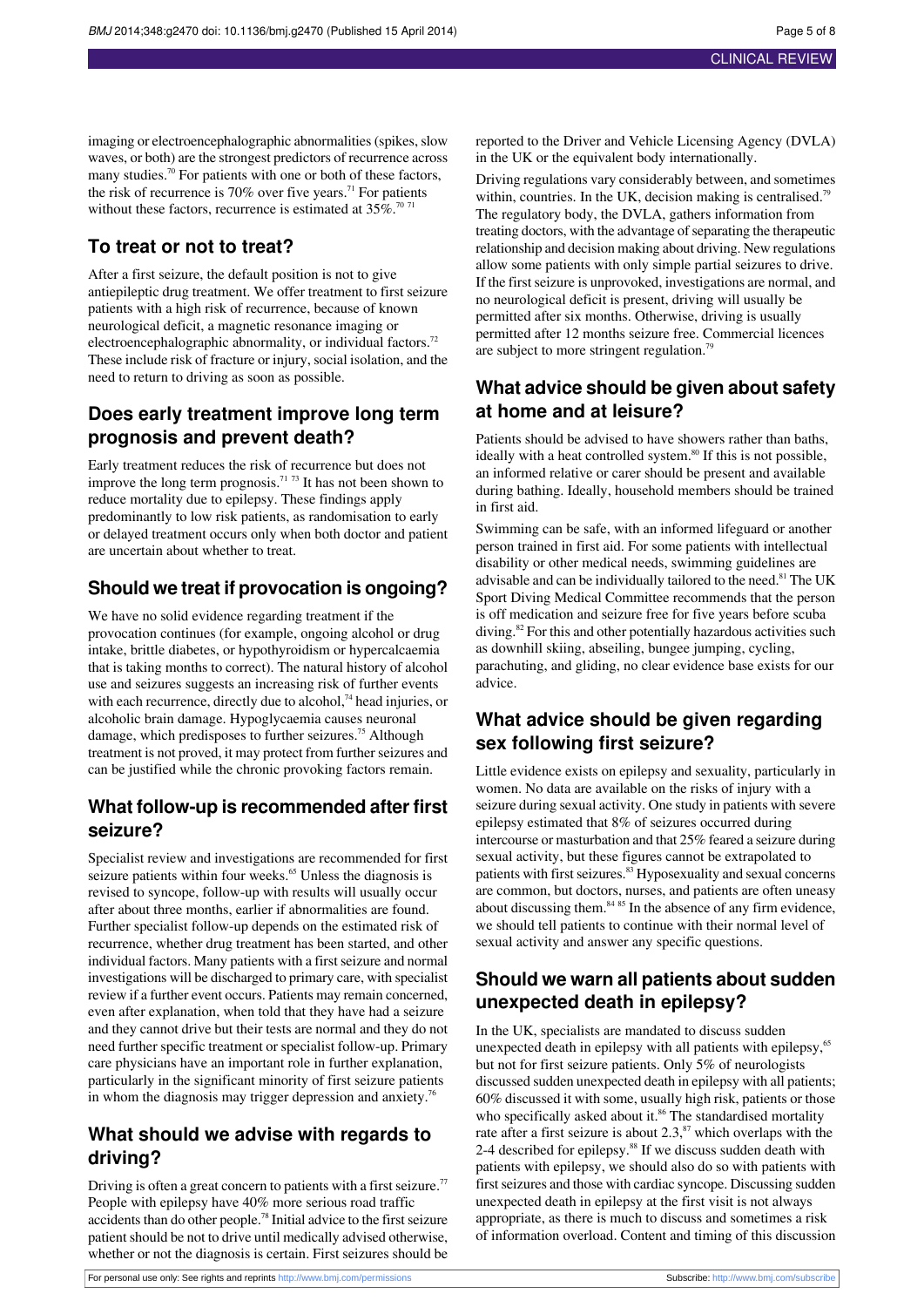must be individualised to prevent a negative psychological effect.<sup>89</sup>

I greatly appreciate the support of S Powis and the Royal Free Hospital research scheme, C Burghes and the Royal Free Charity, and my colleagues. I thank R J Guiloff for suggestions.

Contributors: HAL planned the organisation, content, and structure of the paper on the basis of the BMJ's guidelines for writing a clinical review.

Competing interests: I have read and understood the BMJ Group policy on declaration of interests and declare the following interests: none.

Provenance and peer review: Commissioned: externally peer reviewed.

- 1 Day SC, Cook EF, Funkenstein H, Goldman L. Evaluation and outcome of emergency room patients with transient loss of consciousness. Am J Med 1982;73:15-23.
- 2 Leach JP, Lauder R, Nicolson A, Smith DF. Epilepsy in the UK: misdiagnosis, mistreatment, and undertreatment? The Wrexham area epilepsy project. Seizure 2005;14:514-20. 3 Smith D, Defalla BA, Chadwick DW. The misdiagnosis of epilepsy and the management
- of refractory epilepsy in a specialist clinic. QJM 1999;92:15-23.
- 4 Angus-Leppan H. Diagnosing epilepsy in neurology clinics: a prospective study. Seizure 2008;17:431-6. 5 Forsgren L. Prospective incidence study and clinical characterization of seizures in newly
- referred adults. Epilepsia 1990;31:292-301.
- 6 Zaidi A, Clough P, Cooper P, Scheepers B, Fitzpatrick AP. Misdiagnosis of epilepsy: many seizure-like attacks have a cardiovascular cause. J Am Coll Cardiol 2000;36:181-4.
- 7 Hoefnagels W, Padberg G, Overweg J, Van der Velde E, Roos R. Transient loss of consciousness: the value of the history for distinguishing seizure from syncope. J Neurol 1991;238:39-43.
- 8 Hauser WA, Rich SS, Annegers JF, Anderson VE. Seizure recurrence after a 1st unprovoked seizure: an extended follow-up. Neurology 1990;40:1163-70.
- 9 King MA, Newton MR, Jackson GD, Fitt GJ, Mitchell LA, Silvapulle MJ, et al. Epileptology of the first-seizure presentation: a clinical, electroencephalographic, and magnetic resonance imaging study of 300 consecutive patients. Lancet 1998;352:1007-11.
- 10 Angeles DK. Proposal for revised clinical and electroencephalographic classification of epileptic seizures. Epilepsia 1981;22:489-501.
- 11 Commission on Classification and Terminology of the International League Against Epilepsy. Proposal for revised classification of epilepsies and epileptic syndromes. Epilepsia 1989;30:389-99.
- 12 Berg AT, Berkovic SF, Brodie MJ, Buchhalter J, Cross JH, van Emde Boas W, et al. Revised terminology and concepts for organization of seizures and epilepsies: report of the ILAE Commission on Classification and Terminology, 2005-2009. Epilepsia 2010;51:676-85.
- 13 Jallon P, Goumaz M, Haenggeli C, Morabia A. Incidence of first epileptic seizures in the canton of Geneva, Switzerland. Epilepsia 1997;38:547-52.
- Loiseau J, Loiseau P, Guyot M, Duche B, Dartigues JF, Aublet B. Survey of seizure disorders in the French southwest: I. Incidence of epileptic syndromes. Epilepsia 1990;31:391-6.
- 15 Placencia M, Suarez J, Crespo F, Sander JW, Shorvon SD, Ellison RH, et al. A large-scale study of epilepsy in Ecuador: methodological aspects. Neuroepidemiology 1992;11:74-84.
- 16 Meinardi H, Scott RA, Reis R, Sander JW, for the ILAE Commission on the Developing World. The treatment gap in epilepsy: the current situation and ways forward. Epilepsia 2001;42:136-49.
- 17 Lavados J, Germain L, Morales A, Campero M, Lavados P. A descriptive study of epilepsy in the district of El Salvador, Chile, 1984-1988. Acta Neurol Scand 1992;85:249-56.
- 18 Hart Y, Sander J, Shorvon S, Johnson A. National general practice study of epilepsy: recurrence after a first seizure. Lancet 1990;336:1271-4.
- 19 Hauser WA, Annegers JF, Kurland LT. Incidence of epilepsy and unprovoked seizures in Rochester, Minnesota: 1935-1984. Epilepsia 1993;34:453-68.
- 20 Hauser WA, Annegers JF, Rocca WA. Descriptive epidemiology of epilepsy: contributions of population-based studies from Rochester, Minnesota. Mayo Clin Proc 1996;71:576-86.
- 21 All Party Parliamentary Group on Epilepsy. Wasted money, wasted lives: the human and economic cost of epilepsy in England. Stationery Office, 2007.
- 22 Zielinski JJ. Epidemiology and medicosocial problems of epilepsy in Warsaw: final report on research program. Psychoneurological Institute, 1974.
- 23 Beran RG, Michelazzi J, Hall L, Tsimnadis P, Loh S. False-negative response rate in epidemiologic studies to define prevalence ratios of epilepsy. Neuroepidemiology 1985;4:82-5.
- 24 Jacoby A, Baker G, Smith D, Dewey M, Chadwick D. Measuring the impact of epilepsy:
- the development of a novel scale. *Epilepsy Res* 1993;16:83-8.<br>25 Bellon M, Walker C, Peterson C, Cookson P. The "E" word: epilepsy and perceptions of unfair treatment from the 2010 Australian Epilepsy Longitudinal Survey. Epilepsy Behav 2013;27:251-6.
- 26 Bellon M, Walker C, Peterson C. Seizure-related injuries and hospitalizations: self-report data from the 2010 Australian Epilepsy Longitudinal Survey. Epilepsy Behav 2013;26:7-10.
- 27 National Institute for Health and Clinical Excellence. Transient loss of consciousness ('blackouts') management in adults and young people. NICE, 2010. 28 Caviness JN, Brown P. Myoclonus: current concepts and recent advances. Lancet Neurol
- 2004;3:598-607.
- 29 Angus-Leppan H. Migraine: mimics, borderlands and chameleons. Pract Neurol 2013;13:308-18.
- 30 Cross JH. Pitfalls in the diagnosis and differential diagnosis of epilepsy. Paediatr Child Health 2009;19:199-202.
- 31 Panayiotopoulos C, Chroni E, Daskalopoulos C, Baker A, Rowlinson S, Walsh P. Typical absence seizures in adults: clinical, EEG, video-EEG findings and diagnostic/syndromic considerations. J Neurol Neurosurg Psychiatry 1992;55:1002-8.
- 32 Marini C, King M, Archer J, Newton M, Berkovic S. Idiopathic generalised epilepsy of adult onset: clinical syndromes and genetics. J Neurol Neurosurg Psychiatry 2003;74:192-6.
- 33 Chung SS, Gerber P, Kirlin KA. Ictal eye closure is a reliable indicator for psychogenic nonepileptic seizures. Neurology 2006;66:1730-1.
- 34 Thijs RD, Wagenaar WA, Middelkoop HA, Wieling W, van Dijk JG. Transient loss of consciousness through the eyes of a witness. Neurology 2008;71:1713-8.
- 35 Ganzeboom KS, Mairuhu G, Reitsma JB, Linzer M, Wieling W, Van Dijk N. Lifetime cumulative incidence of syncope in the general population: a study of 549 Dutch subjects aged 35-60 years. J Cardiovasc Electrophysiol 2006;17:1172-6.
- 36 Sheldon R, Rose S, Ritchie D, Connolly SJ, Koshman M-L, Lee MA, et al. Historical criteria that distinguish syncope from seizures. J Am Coll Cardiol 2002;40:142-8.
- 37 Soteriades ES, Evans JC, Larson MG, Chen MH, Chen L, Benjamin EJ, et al. Incidence and prognosis of syncope. N Engl J Med 2002;347:878-85.
- 38 Lempert T, Bauer M, Schmidt D. Syncope: a videometric analysis of 56 episodes of transient cerebral hypoxia. Ann Neurol 1994;36:233-7.
- 39 Lempert T. [Syncope: phenomenology and differentiation from epileptic seizures] [German]. Nervenarzt 1997;68:620-4.
- 40 Reuber M, Jamnadas-Khoda J, Broadhurst M, Grunewald R, Howell S, Koepp M, et al. Psychogenic nonepileptic seizure manifestations reported by patients and witnesses. Epilepsia 2011;52:2028-35.
- 41 Reuber M, Pukrop R, Bauer J, Helmstaedter C, Tessendorf N, Elger CE. Outcome in psychogenic nonepileptic seizures: 1 to 10-year follow-up in 164 patients. Ann Neurol 2003;53:305-11.
- 42 Commission on Epidemiology and Prognosis, International League Against Epilepsy. Guidelines for epidemiologic studies on epilepsy. Epilepsia 1993;34:592-6.
- 43 Haut SR, Shinnar S. Considerations in the treatment of a first unprovoked seizure. Semin Neurol 2008;28:289-96.
- 44 Camfield P, Camfield C. Epilepsy can be diagnosed when the first two seizures occur on the same day. Epilepsia 2000;41:1230-3.
- 45 Kho LK, Lawn ND, Dunne JW, Linto J. First seizure presentation: do multiple seizures within 24 hours predict recurrence? Neurology 2006;67:1047-9.
- 46 Rossetti A, Hurwitz S, Logroscino G, Bromfield E. Prognosis of status epilepticus: role of aetiology, age, and consciousness impairment at presentation. J Neurol Neurosurg Psychiatry 2006;77:611-5.
- 47 Logroscino G, Hesdorffer DC, Cascino GD, Annegers JF, Bagiella E, Hauser WA. Long-term mortality after a first episode of status epilepticus. Neurology 2002;58:537-41.
- 48 Crombie D. A survey of the epilepsies in general practice: a report by the Research Committee of the College of General Practitioners. Br Med J 1960;2:416-22.
- 49 Loiseau J, Loiseau P, Duche B, Guyot M, Dartigues JF, Aublet B. A survey of epileptic disorders in southwest France: seizures in elderly patients. Ann Neurol 1990;27:232-7.<br>50 Beghi E, Carpio A, Forsgren L, Hesdorffer DC, Malmgren K, Sander JW, et al.
- Recommendation for a definition of acute symptomatic seizure. Epilepsia 2010;51:671-5.
- 51 Lewis HM, Parry JV, Parry RP, Davies HA, Sanderson P, Tyrrell D, et al. Role of viruses in febrile convulsions. Arch Dis Child 1979;54:869-76. 52 Panayiotopoulos CP. A clinical guide to epileptic syndromes and their treatment. Bladon
- Medical Publishing, 2002.
- 53 Carpio A, Hauser WA. Epilepsy in the developing world. Curr Neurol Neurosci Rep 2009;9:319-26.
- 54 Leone M, Tonini C, Bogliun G, Monaco F, Mutani R, Bottacchi E, et al. Chronic alcohol use and first symptomatic epileptic seizures. J Neurol Neurosurg Psychiatry 2002;73:495-9.
- 55 Szaflarski JP, Rackley AY, Kleindorfer DO, Khoury J, Woo D, Miller R, et al. Incidence of seizures in the acute phase of stroke: a population-based study. Epilepsia 2008;49:974-81. 56 Van Breemen MS, Wilms EB, Vecht CJ. Epilepsy in patients with brain tumours:
- epidemiology, mechanisms, and management. Lancet Neurol 2007;6:421-30.
- 57 Dunn M, Breen D, Davenport R, Gray A. Early management of adults with an uncomplicated first generalised seizure. Emerg Med J 2005;22:237-42.
- 58 Hauser WA, Anderson VE, Loewenson RB, McRoberts SM. Seizure recurrence after a first unprovoked seizure. N Engl J Med 1982;307:522-8.
- 59 Krumholz A, Wiebe S, Gronseth G, Shinnar S, Levisohn P, Ting T, et al. Practice parameter: evaluating an apparent unprovoked first seizure in adults (an evidence-based review): report of the Quality Standards Subcommittee of the American Academy of
- Neurology and the American Epilepsy Society. *Neurology* 2007;69:1996-2007.<br>60 Eckart RE, Scoville SL, Campbell CL, Shry EA, Stajduhar KC, Potter RN, et al. Sudden death in young adults: a 25-year review of autopsies in military recruits. Ann Intern Med 2004;141:829-34.
- 61 Angus-Leppan H, Leach JP. A new era in acute neurological consultations. Eur J Neurol 2010;17(4):e26-7.
- 62 Smith SJ. EEG in the diagnosis, classification, and management of patients with epilepsy. J Neurol Neurosurg Psychiatry 2005;76(suppl 2):ii2-7.
- 63 Angus-Leppan H. Seizures and adverse events during routine scalp electroencephalography: a clinical and EEG analysis of 1000 records. Clin Neurophysiol 2007;118:22-30.
- 64 Zivin L Marsan CA. Incidence and prognostic significance of "epileptiform" activity in the EEG of non-epileptic subjects. Brain 1968;91:751-78.
- 65 National Institute for Health and Clinical Excellence. The epilepsies: the diagnosis and management of the epilepsies in adults and children in primary and secondary care. NICE, 2012.
- 66 Harden CL, Huff JS, Schwartz TH, Dubinsky RM, Zimmerman RD, Weinstein S, et al. Reassessment: neuroimaging in the emergency patient presenting with seizure (an evidence-based review): report of the Therapeutics and Technology Assessment Subcommittee of the American Academy of Neurology. Neurology 2007;69:1772-80.
- 67 Shinnar S, Berg AT, Moshe SL, Petix M, Maytal J, Kang H, et al. Risk of seizure recurrence following a first unprovoked seizure in childhood: a prospective study. Pediatrics 1990;85:1076-85.
- 68 Neligan A, Bell GS, Giavasi C, Johnson AL, Goodridge DM, Shorvon SD, et al. Long-term risk of developing epilepsy after febrile seizures: a prospective cohort study. Neurology 2012;78:1166-70.
- 69 Berg AT, Shinnar S. The risk of seizure recurrence following a first unprovoked seizure: a quantitative review. Neurology 1991;41:965-72.
- 70 Kim LG, Johnson TL, Marson AG, Chadwick DW, for the MRC MESS Study Group. Prediction of risk of seizure recurrence after a single seizure and early epilepsy: further results from the MESS trial. Lancet Neurol 2006;5:317-22.
- 71 Marson A, Jacoby A, Johnson A, Kim L, Gamble C, Chadwick D, et al. Immediate versus deferred antiepileptic drug treatment for early epilepsy and single seizures: a randomised controlled trial. Lancet 2005;365:2007-13.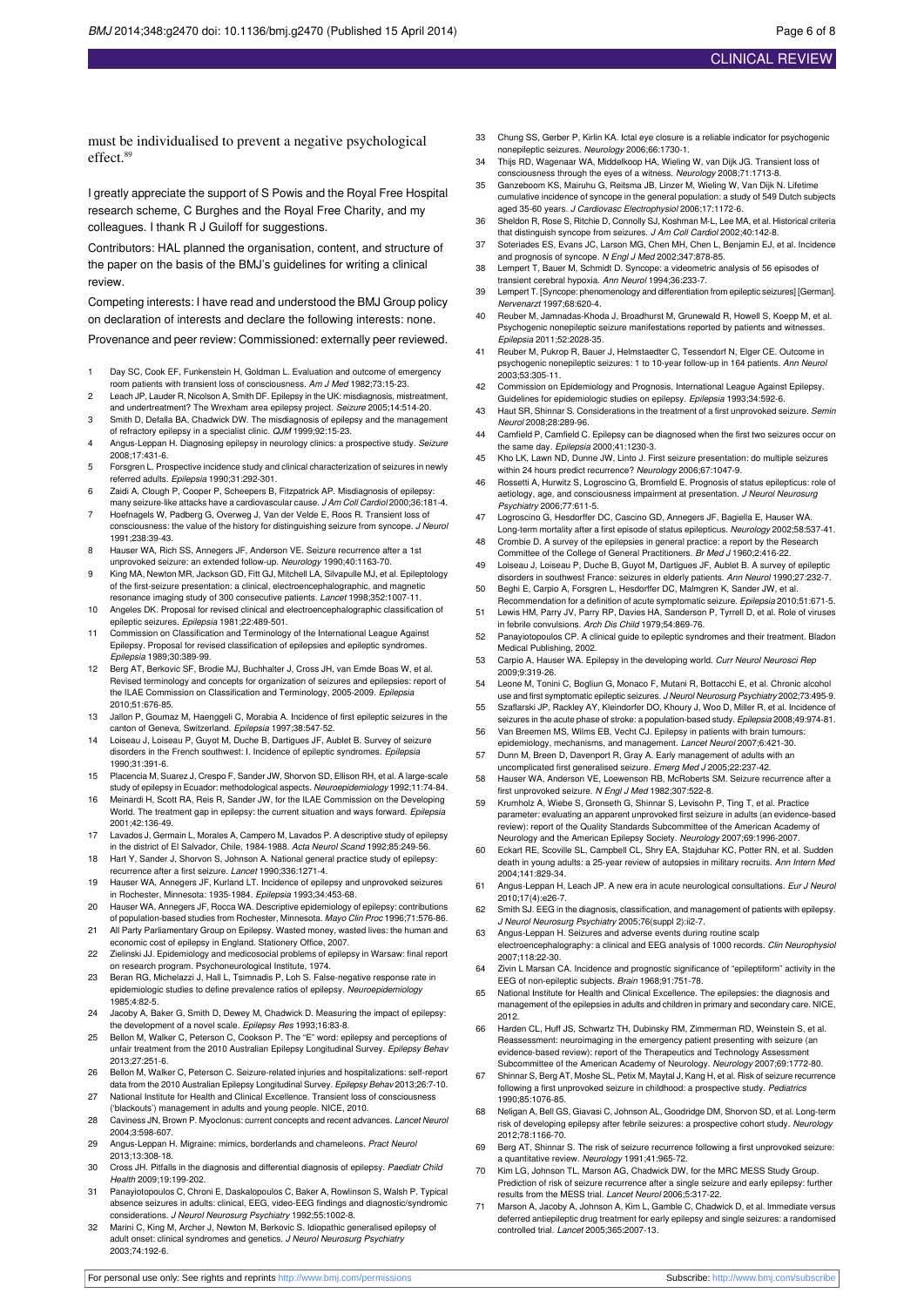#### **Tips for first contact doctor**

After stabilisation of a patient with a first seizure, take a careful history from the patient and eyewitness(es) Blood tests and electrocardiography are important, especially for hypoglycaemia and arrhythmias Advise the patient not to drive and not to bath alone; give details of educational resources (see box) Refer to a specialist for early review (further assessment, tests, and antiepileptic drugs if indicated)

#### **Additional educational resources**

#### Resources for healthcare professionals

National Institute for Health and Care Excellence, UK (guidance.nice.org.uk/Topic)—Free guidelines, no registration needed; recommendations and references on initial assessment

Scottish Intercollegiate Guidelines Network (sign.ac.uk/guidelines/published/index.html)—Free guidelines, no registration needed; recommendations and references on initial assessment

Epilepsy.com ([www.epilepsy.com\)](http://www.epilepsy.com/)—Links and information pages, including links to videos with examples of different seizure types

#### Resources for patients and healthcare professionals

Epilepsy Action (epilepsy.org.uk)—Free site with information for patients; no registration needed; explanations, descriptions, useful links, literature

Epilepsy Society (epilepsysociety.org.uk; 01494 601 400)—Free site and helpline; no registration needed; information on important topics, links, brochure, helpline

International League Against Epilepsy (ilae-epilepsy.org)—No registration needed; information and links to other sites; information pages on important topics

#### **Questions for future research**

What are the recurrence rates of defined seizure types analysed by their cause?

What is the optimal management strategy for first seizure patients, particularly regarding antiepileptic drugs?

When should we treat provoked seizures with antiepileptic drugs?

Are first status epilepticus and multiple seizures a "first seizure" or epilepsy?

What causes sudden unexpected death in epilepsy and what prevents it for first seizure patients?

How can we improve the way we advise first seizure patients on lifestyle and safety?

- 72 Cole C, Pointu A, Wellsted DM, Angus-Leppan H. A pilot study of the epilepsy risk awareness checklist (ERAC) in people with epilepsy and learning disabilities. Seizure 2010;19:592-6.
- 73 Leone MA, Solari A, Beghi E. Treatment of the first tonic-clonic seizure does not affect long-term remission of epilepsy. Neurology 2006;67:2227-9.
- 74 Ng SK, Hauser WA, Brust JC, Susser M. Alcohol consumption and withdrawal in new-onset .<br>eizures. N Engl J Med 1988;319:666-73.
- 75 Burns CM, Rutherford MA, Boardman JP, Cowan FM. Patterns of cerebral injury and neurodevelopmental outcomes after symptomatic neonatal hypoglycemia. Pediatrics 2008;122:65-74.
- 76 Velissaris SL, Saling MM, Newton MR, Berkovic SF, Wilson SJ. Psychological trajectories in the year after a newly diagnosed seizure. Epilepsia 2012;53:1774-81.
- 77 Sander JW. Ultimate success in epilepsy—the patient's perspective. Eur J Neurol 2005;12(suppl 4):3-11. 78 Taylor J, Chadwick D, Johnson T. Risk of accidents in drivers with epilepsy. J Neurol
- Neurosurg Psychiatry 1996;60:621-7.
- 79 Driver and Vehicle Licensing Agency. 2014. [www.dvla.gov.uk/medical/ataglance](http://www.dvla.gov.uk/medical/ataglance).<br>80 Seneviratne U. Management of the first seizure: an evidence based approach. Po Seneviratne U. Management of the first seizure: an evidence based approach. Postgrad Med J 2009;85:667-73.
- Burt J, Cole C. Swimming guidelines for adults with epilepsy: Jennifer Burt and Christine Cole describe how guidelines designed to ensure the safety of swimmers with epilepsy were researched, consulted on and distributed. Learning Disability Practice 2008;11(10):12-6.
- 82 Almeida Mdo R, Bell GS, Sander JW. Epilepsy and recreational scuba diving: an absolute contraindication or can there be exceptions? A call for discussion. Epilepsia 2007;48:851-8.
- 83 Fenwick PB, Toone BK, Wheeler MJ, Nanjee MN, Grant R, Brown D. Sexual behaviour in a centre for epilepsy. Acta Neurolog Scand 1985;71:428-35.
- 84 Lambert MV. Seizures, hormones and sexuality. Seizure 2001;10:319-40.
- 85 Duncan S, Blacklaw J, Beastall G, Brodie M. Antiepileptic drug therapy and sexual function in men with epilepsy. Epilepsia 1999;40:197-204.
- 86 Morton B, Richardson A, Duncan S. Sudden unexpected death in epilepsy (SUDEP): don't ask, don't tell? J Neurol Neurosurg Psychiatry 2006;77:199-202.
- 87 Hauser WA, Beghi E. First seizure definitions and worldwide incidence and mo Epilepsia 2008;49(suppl 1):8-12.
- 88 Sander JW. Comorbidity and premature mortality in epilepsy. Lancet 2013;382:1618-9. 89 Ng YS, Davenport R, Duncan S, Derry C. Complications of the SUDEP (sudden
- unexpected death in epilepsy) discussion. J Neurol Neurosurg Psychiatry 2013;84(11):e2-e 90 Eagle KA, Black HR, Cook EF, Goldman L. Evaluation of prognostic classifications for
	- patients with syncope. Am J Med 1985;79:455-60.

**Accepted:** 25 March 2014

#### Cite this as: BMJ 2014;348:g2470

© BMJ Publishing Group Ltd 2014